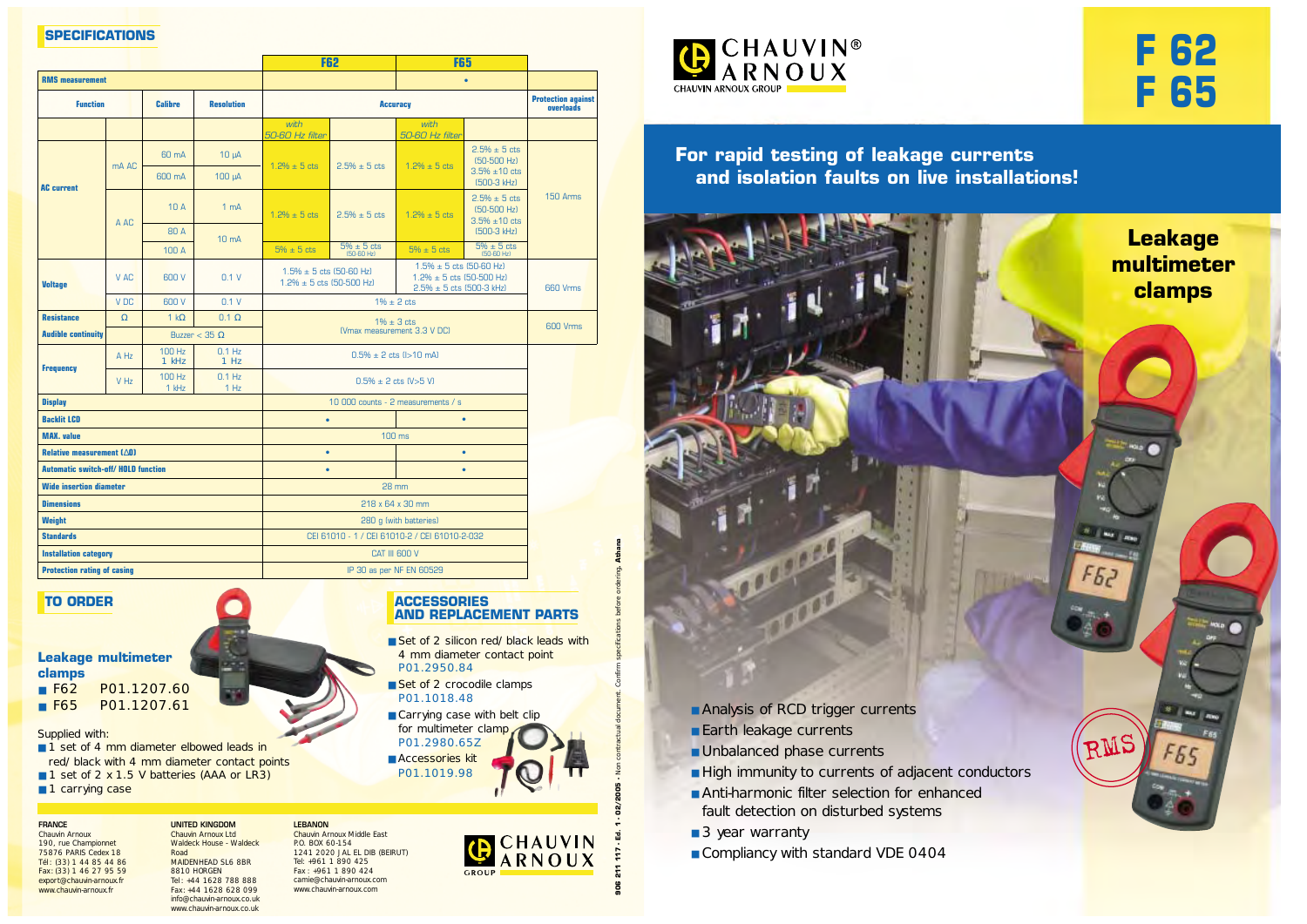*"Zero" relative value function to facilitate comparative measurements*

*Activation of anti-harmonics filter (Hold key)*



# **Rapid testing for leakage currents and detection of isolation faults on live installations!**

**F62** and F65 pocket-sized clamps provide the full range of functions proposed by conventional clamp-on multimeters: intensity up to 100 A, AC/DC voltage, frequency, resistance and sound continuity.

> They are equipped with a **backlit 10 000 points LCD screen,**

> > with display memory and **maximum value and differential measurement functions** (Delta). For optimum autonomy, they come equipped with an **automatic switch-off function,** in the case of prolonged periods without use.

## **Complete verification of the safety of your electrical installations.**

Whether in domestic, tertiary or industrial environments (earth-earth, earth-neutral or live-earth), the C.A. 6115N electrical installation

> tester provides over 14 different measurements, for both testing your electrical installations and certifying their compliancy with safety standards in force.

*Your installation and its users may be endangered through isolation faults and untimely RCD breaks. Such phenomena are often caused by leakage currents that prove difficult to detect.*

> ▼  $MAX$

associated with a multimeter, is the ideal accessory for use with F62/F65 clamps for the testing of installation start-ups on wide diameter conductors.

*For professionals of testing and maintenance in the industrial and tertiary sectors faced with this challenge, F62-F65 pocket-sized clamps are the recognised solution. While providing the full range of functions proposed by conventional multimeter clamps.*

> Offering exceptional resolution of 10 µA and high immunity (70 dB) to parasite currents, **F62/F65** clamps are specially suited to the measurement of leakage currents that trigger RCDs, causing imbalances between phase-phase and phase-earth currents. The anti-harmonics filter facilitates the detection of faults on disturbed systems (switched power supply, speed variators, inverters, etc.)

> > ▼

 $\overline{\phantom{a}}$ 

*High immunity offered by 28 mm maximum insertion jaws*

▼ *Rotating selector switch for selection of desired measurement: current, voltage, frequency, sound continuity or resistance*







*Backlit 10 000 counts*

*LCD screen*

**Other Chauvin Arnoux products for use in association with F62/F65 clamps**

## **All-purpose multimeter clamps**

# **Detection of leakage currents and isolation faults**

▼

#### **Clamp jaws open to 112 mm!**  The B102 clamp,